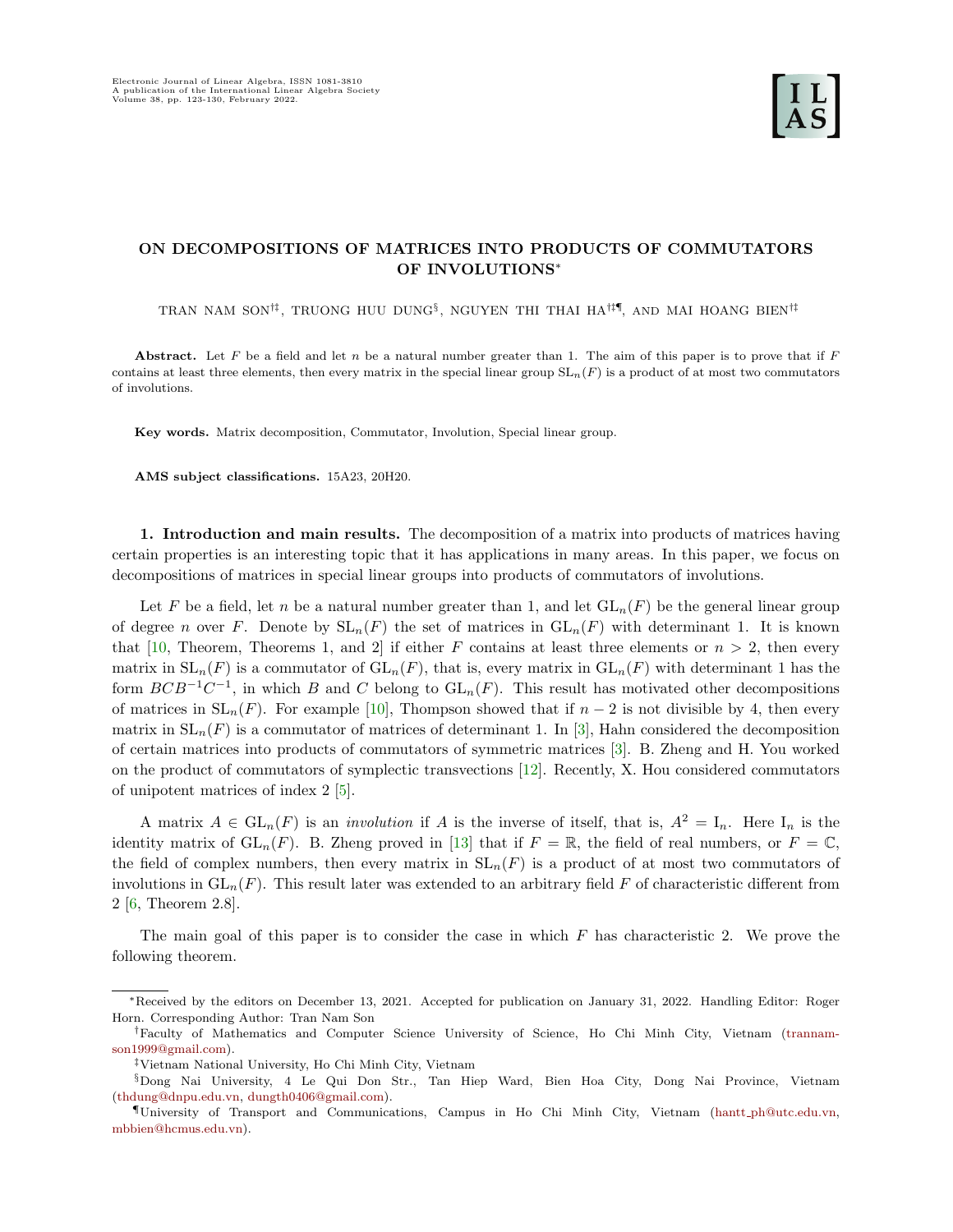T. N. Son et al. 124

THEOREM 1. Let  $F$  be a field containing at least three elements and let  $n$  be a natural number greater than 1. Then every matrix in  $SL_n(F)$  is a product of at most two commutators of involutions.

<span id="page-1-2"></span>We next consider special cases in which F is the field  $\mathbb{F}_2$  of two elements. We begin with  $GL_2(\mathbb{F}_2)$ . By the fact that the determinant of every matrix in  $GL_2(\mathbb{F}_2)$  is 1, one has that  $SL_2(\mathbb{F}_2) = GL_2(\mathbb{F}_2)$ . However, we show the following:

PROPOSITION 2. Every matrix in the commutator subgroup of  $GL_2(\mathbb{F}_2)$  is a commutator of involutions in  $GL_2(\mathbb{F}_2)$ .

If  $n > 2$ , one can use [\[8,](#page-7-6) Lemma 1.2] to show that  $A \in SL_n(\mathbb{F}_2)$  is a product of at most  $\frac{(n-1)(3n+2)}{2}$ commutators of involutions of  $GL_n(\mathbb{F}_2)$ . If n is odd, we show the following result.

<span id="page-1-3"></span>PROPOSITION 3. If n is an odd number greater than 1, then every matrix of  $SL_n(\mathbb{F}_2)$  is a product of at most three commutators of involutions of  $GL_n(\mathbb{F}_2)$ .

**2. Proofs.** To prove the main results, we need a sequence of lemmas. Let F be a field and let  $n > 1$ be a natural number. Assume that  $f(x) = x^n + a_{n-1}x^{n-1} + \cdots + a_0 \in F[x]$  is a monic polynomial in one variable x with coefficients  $a_i$  in F. A companion matrix  $C(f)$  of  $f(x)$  is

$$
C(f) = \begin{pmatrix} 0 & & & -a_0 \\ 1 & & & -a_1 \\ & \ddots & & \vdots \\ 0 & & 1 & -a_{n-1} \end{pmatrix} \in M_n(F).
$$

The matrix  $C(f)$  is invertible if and only if the constant term  $a_0$  of f is nonzero.

Let  $A_1 \in M_{n_1}(F)$ ,  $A_2 \in M_{n_2}(F)$ , ...,  $A_k \in M_{n_k}(F)$  be square matrices of degree  $n_1, n_2, \ldots, n_k$ , respectively. The block diagonal matrix:

$$
\begin{pmatrix} A_1 & 0 & \cdots & 0 \\ 0 & A_2 & \cdots & 0 \\ \vdots & \vdots & \ddots & \vdots \\ 0 & 0 & \cdots & A_k \end{pmatrix} \in M_{n_1 + n_2 + \cdots + n_k}(F),
$$

is the direct sum of  $A_1, A_2, \ldots, A_k$ , denoted by  $A_1 \oplus A_2 \oplus \cdots \oplus A_k$ . If  $f: \{1, 2, \ldots, k\} \rightarrow \{1, 2, \ldots, k\}$ ,  $i \mapsto f(i)$ is a bijection, then  $A_1 \oplus A_2 \oplus \cdots \oplus A_k$  is similar to  $A_{f(1)} \oplus A_{f(2)} \oplus \cdots \oplus A_{f(k)}$ .

The following result shows that each square matrix is similar to a block diagonal matrix whose diagonal blocks are companion matrices.

<span id="page-1-0"></span>LEMMA 4 ([\[7,](#page-7-7) Theorem B-3.47]). Every square matrix over the field is similar to a direct sum of companion matrices.

A square matrix of degree 1 is denoted by  $(a)$ , so as not to confuse it with the element a in F.

<span id="page-1-1"></span>LEMMA 5 ([\[1,](#page-7-8) Lemma 7]). Let F be a field containing at least four elements. Assume that  $C = C(f)$  is an invertible companion matrix in  $GL_n(F)$  with respect to the polynomial f of degree n. Let  $a, b \in F \setminus \{0\}$  be such that det  $C = ab$ . Then,  $C = XY$ , in which X is similar to  $(a) \oplus A$  and Y is similar to  $(b) \oplus B$ . Here,

$$
A=A_1\oplus A_2\oplus\cdots\oplus A_k,
$$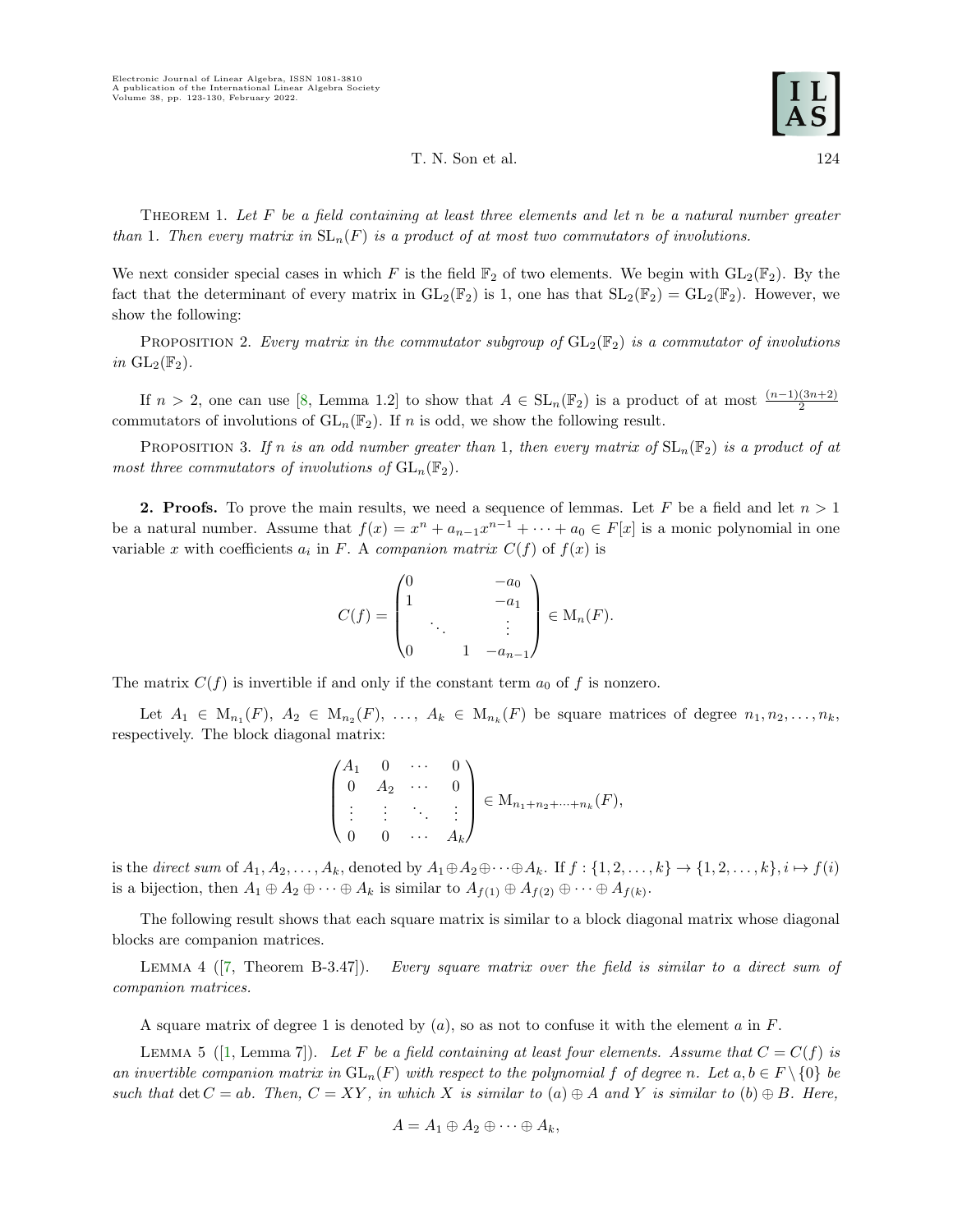

125 On decompositions of matrices into products of commutators of involutions

and

$$
B=B_1\oplus B_2\oplus\cdots\oplus B_\ell,
$$

in which each of  $A_1, A_2, \ldots, A_k, B_1, B_2, \ldots, B_\ell$  is one of the following forms:

(a) (1).  
\n(b) 
$$
\begin{pmatrix} g & 0 \\ 0 & g^{-1} \end{pmatrix}
$$
, in which  $g \in F \setminus \{0, \pm 1\}$ .  
\n(c)  $\begin{pmatrix} 0 & -1 \\ 1 & q \end{pmatrix}$ , in which  $q \in F$ .

In particular, A is similar to  $A^{-1}$  and B is similar to  $B^{-1}$ .

We use the following version of the preceding lemma in the proof of the main result of this paper.

<span id="page-2-0"></span>COROLLARY 6. Let F be a field of characteristic 2 containing at least four elements. Each of  $C \in SL_n(F)$ is similar to a product AB, in which

$$
A=A_1\oplus A_2\oplus\cdots\oplus A_k,
$$

and

$$
B=B_1\oplus B_2\oplus\cdots\oplus B_\ell,
$$

with

$$
A_i, B_i \in \left\{ \begin{pmatrix} g & 0 \\ 0 & g^{-1} \end{pmatrix} \mid g \in F \setminus \{0\} \right\} \bigcup \left\{ \begin{pmatrix} 0 & 1 \\ 1 & q \end{pmatrix} \mid q \in F \right\},\
$$

for every  $i \geq 2$  and

- (a) if *n* is odd, then  $A_1 = B_1 = (1)$ ;
- (b) if n is even, then

$$
A_1, B_1 \in \left\{ \begin{pmatrix} g & 0 \\ 0 & g^{-1} \end{pmatrix} \mid g \in F \setminus \{0\} \right\} \bigcup \left\{ \begin{pmatrix} 0 & 1 \\ 1 & q \end{pmatrix} \mid q \in F \right\}.
$$

In particular, A is similar to its inverse and so is B.

*Proof.* By Lemma [4,](#page-1-0) C is similar to  $C_1 \oplus C_2 \oplus \cdots \oplus C_k$ , in which  $C_1 = C(f_1), C_2 = C(f_2), \ldots, C_k = C(f_k)$ are the companion matrices of  $f_1, f_2, \ldots, f_k$ , respectively. Therefore, without loss of generality, assume that  $C = C_1 \oplus C_2 \oplus \cdots \oplus C_k$ , in which  $C_1, C_2, \ldots, C_k$  are companion matrices. Each  $C_i$  is invertible for  $i = 1, 2, \ldots, k$  so according to Lemma [5,](#page-1-1)  $C_i$  can be expressed as the product  $X_i Y_i$ , in which  $X_i$  and  $Y_i$  are similar to  $(a_i) \oplus A_i$ ,  $(b_i) \oplus B_i$ , respectively, and  $A_i$ ,  $B_i$  are direct sums of the matrices of the following forms:

$$
(1), \begin{pmatrix} 0 & 1 \\ 1 & q \end{pmatrix}, \begin{pmatrix} g & 0 \\ 0 & g^{-1} \end{pmatrix},
$$

with  $q \in F$  and  $g \in F \setminus \{0\}$ . We choose  $a_1, a_2, \ldots, a_k$  and  $b_1, b_2, \ldots, b_k$  in the zigzag way as follows  $a_1 = \det C = 1, b_1 = a_1^{-1} \det C_1, b_2 = b_1^{-1}, a_2 = b_2^{-1} \det C_2, a_3 = a_2^{-1}, b_3 = a_3^{-1} \det C_3$ , and so on. With the similarity of direct sums and by rearrangement of the matrices of the form  $(1)$  in the front, it follows that C is similar to AB.  $\Box$ 

<span id="page-2-1"></span>LEMMA 7. Let F be a finite field of characteristic 2. If  $x \in F \setminus \{0\}$ , then there exists  $y \in F \setminus \{0\}$  such that  $x = y^2$ .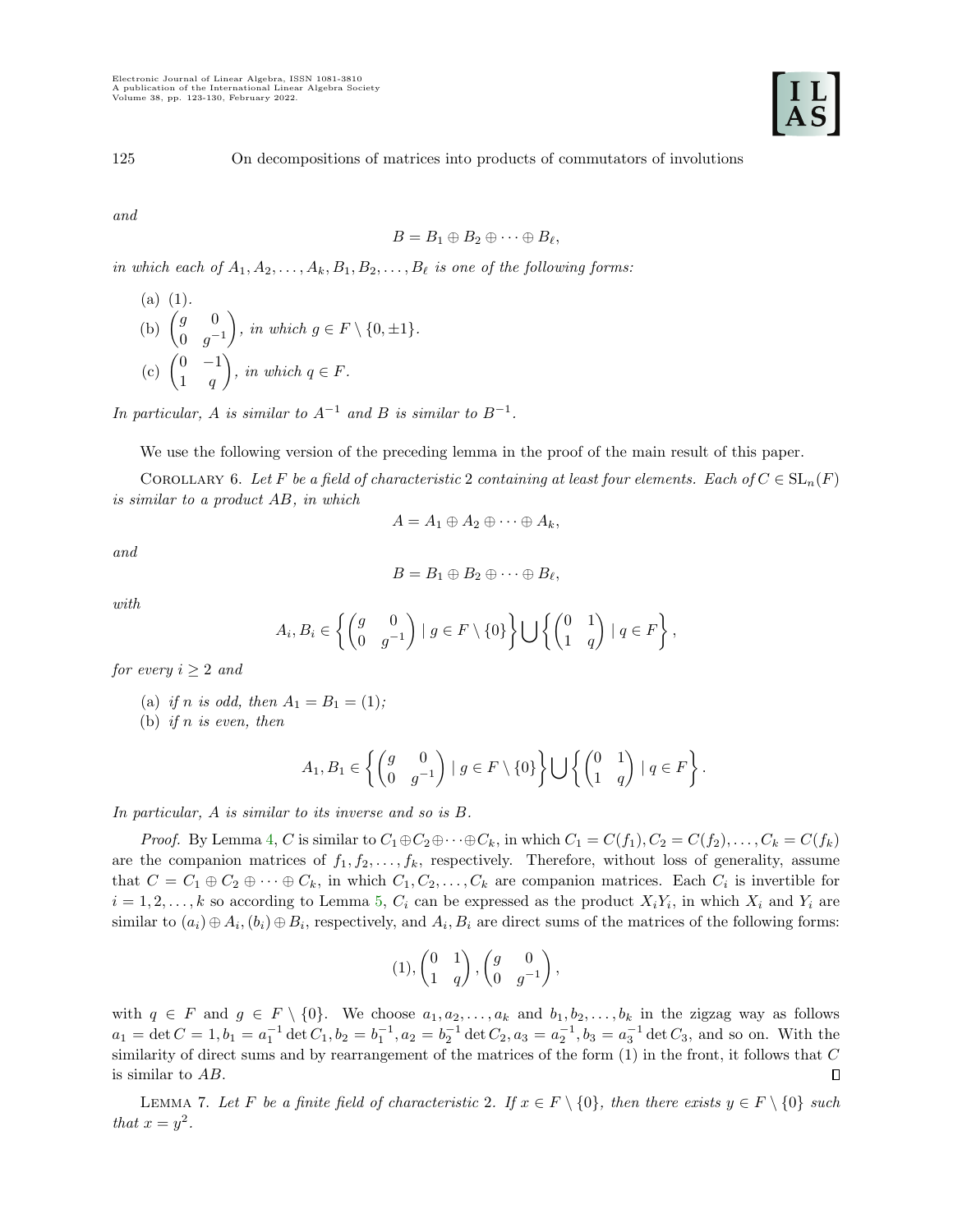T. N. Son et al. 126

*Proof.* Suppose that  $|F| = 2^m$  where m is a positive integer. Then  $F \setminus \{0\}$  is a cyclic group of degree  $2^m - 1$  with a generator a. Hence,  $x = a^k$  with  $1 \leq k < 2^m - 1$ . If k is even, then we choose  $y = a^{k/2}$ . If k is odd, then we take  $y = a^{\frac{2^m-1+k}{2}}$ . Both cases lead to  $y^2 = x$ .

Let F be a field and let n be a natural number greater than 1. Denote by  $\mathbb{LT}_n(F)$  and  $\mathbb{UT}_n(F)$  the sets of lower unitriangular matrices and upper unitriangular matrices, respectively. These are triangular matrices whose diagonal entries are 1.

<span id="page-3-1"></span>LEMMA 8. Let F be a field and let  $n \geq 2$  be a positive integer. If  $A \in SL_n(F)$  is a nonscalar matrix, then there exists  $P \in GL_n(F)$   $P^{-1}AP = BC$ , in which  $B \in \mathbb{LT}_n(F)$ ,  $C \in \mathbb{UT}_n(F)$ .

Proof. This is a special case of [\[9,](#page-7-9) Theorem 1].

<span id="page-3-0"></span>Remark 9. Let G be a group. If  $g = [a, b] = aba^{-1}b^{-1}$  is a commutator of  $a, b \in G$ , then  $hgh^{-1} =$  $[hab^{-1}, hbh^{-1}]$  and  $g^{-1} = [b, a]$ . Therefore, conjugations and inverses of commutators are commutators. Moreover, if an element in  $G$  is a commutator of involutions, then so are its conjugations and inverse. These facts will be used frequently in this paper.

The following result is an intermediate step of the proof of the main theorem.

<span id="page-3-2"></span>LEMMA 10. Let F be an infinite field. Suppose that  $A \in SL_n(F)$  and  $A = BC$ , in which  $B \in L\mathbb{T}_n(F)$ and  $C \in \mathbb{UT}_n(F)$ , then A is a product of at most two commutators of involutions.

Proof. Consider the two following cases.

Case 1. n is even, that is,  $n = 2k$  for some positive integer k. Since F is infinite, we can choose elements  $x_1, x_2, \ldots, x_k \in F \setminus \{0\}$  such that  $x_1^2, x_2^2, \ldots, x_k^2, x_1^{-2}, x_2^{-2}, \ldots, x_k^{-2}$  are pairwise distinct. For  $1 \le i \le k$ , put  $E_i = \begin{pmatrix} x_i^2 & 0 \\ 0 & x_i^- \end{pmatrix}$ 0  $x_i^{-2}$ and  $E = E_1 \oplus E_2 \oplus \cdots \oplus E_k$ . By putting  $B_1 = BE^{-1}$  and  $C_1 = EC$ , we get  $A = BC = B<sub>1</sub>C<sub>1</sub>$ , in which  $B<sub>1</sub>$  and  $C<sub>1</sub>$  have the forms:

$$
B_1 = \begin{pmatrix} x_1^{-2} & 0 & \cdots & 0 & 0 \\ * & x_1^2 & \cdots & 0 & 0 \\ \vdots & \vdots & \ddots & \vdots & \vdots \\ * & * & \cdots & x_k^{-2} & 0 \\ * & * & \cdots & * & x_k^2 \end{pmatrix},
$$

and

$$
C_1 = \begin{pmatrix} x_1^2 & * & \cdots & * & * \\ 0 & x_1^{-2} & \cdots & * & * \\ \vdots & \vdots & \ddots & \vdots & \vdots \\ 0 & 0 & \cdots & x_k^2 & * \\ 0 & 0 & \cdots & 0 & x_k^{-2} \end{pmatrix}.
$$

It is known [\[7,](#page-7-7) Exercise B-3.32] that  $C_1$  is similar to E. For  $i = 1, \ldots, k$ , one can check that  $E_i = [G_i, H_i]$ where  $H_i = \begin{pmatrix} 0 & 1 \\ 1 & 0 \end{pmatrix}$  and  $G_i = \begin{pmatrix} 0 & x_i \\ x_i^{-1} & 0 \end{pmatrix}$  $x_i^{-1}$  0 are involutions in  $\operatorname{GL}_2(F)$ , so if  $G = G_1 \oplus G_2 \oplus \cdots \oplus G_n$  and  $H = H_1 \oplus H_2 \oplus \cdots \oplus H_n$ , then G and H are involutions and  $E = [G, H]$ . By Remark [9,](#page-3-0)  $C_1$  is a commutator of involutions. Similarly,  $B_1$  is similar to  $E^{-1} = [H, G]$ . This implies that  $B_1$  is a commutator of involutions. Thus,  $A = B_1 C_1$  is a product of at most two commutators of involutions.

 $\Box$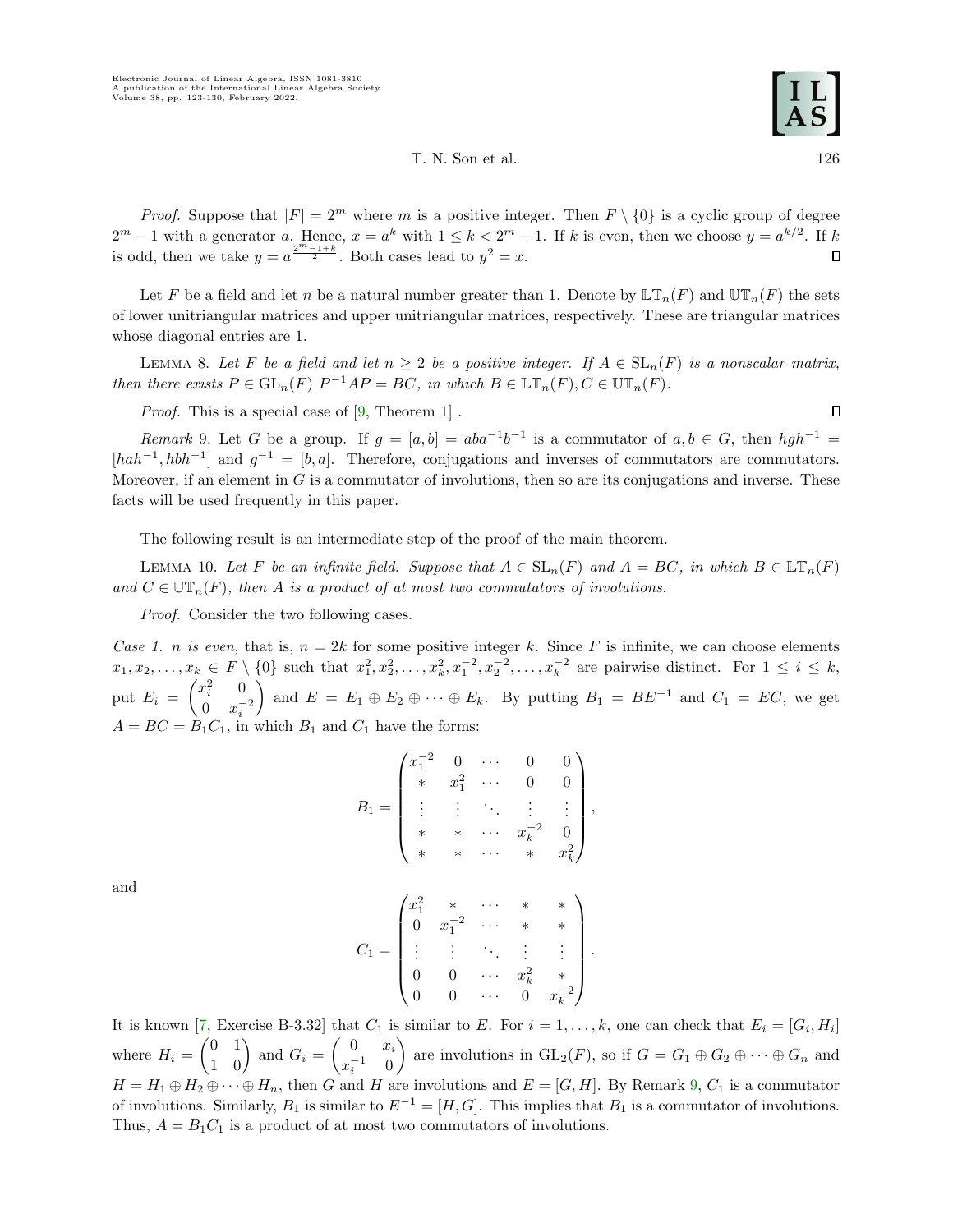## 127 On decompositions of matrices into products of commutators of involutions

Case 2. n is odd, that is,  $n = 2k+1$  for some positive integer k. By the same argument as in Case 1, we can choose  $x_1, x_2, \ldots, x_k \in F \setminus \{0, 1\}$  such that  $x_1^2, x_2^2, \ldots, x_k^2, x_1^{-2}, x_2^{-2}, \ldots, x_k^{-2}$  are pairwise distinct. Choose E as in Case 1. Then put  $E' = E \oplus (1)$ ,  $B'_1 = BE'$  and  $C'_1 = E'^{-1}C$ . Using the same arguments as in Case 1, we find that  $C'_1$  and  $B'_1$  are similar to E' and E'<sup>-1</sup>, respectively. Let G and H be as in Case 1. If  $G' = G \oplus (1)$  and  $H' = H \oplus (1)$ , then  $G', H'$  are involutions and E' is the commutator of G' and H'. Then,  $B'_1$  and  $C'_1$  are commutators of involutions, which implies that  $A = B'_1 C'_1$  is a product of at most two commutators of involutions. О

In the proof of the main result, we use the technique of  $[6,$  Theorem 2.8]. To apply this technique, we need the following lemma.

<span id="page-4-0"></span>LEMMA 11. Let F be a field and let  $n \geq 2$  be a positive integer. Assume that  $A \in GL_n(F)$ . If A is similar to  $A^{-1}$ , then  $A^2$  is a commutator of involutions.

*Proof.* Since A is similar to  $A^{-1}$ ,  $A = BC$ , in which B and C are involutions [\[4,](#page-7-10) Theorem 1]. Hence,  $A^2 = (BC)^2 = BCBC = BCB^{-1}C^{-1}$  is a commutator of involutions. О

Now we can prove the main result of this paper.

*Proof of Theorem 1.* Let  $C \in SL_n(F)$ . If F is a field of characteristic different from 2, then C is a product of at most two commutators of involutions by [\[6,](#page-7-5) Theorem 2.8]. Now, we suppose that the characteristic of F is 2. Consider the two following cases.

Case 1. F is infinite. If C is noncentral, then by Lemma [8](#page-3-1) we have  $C = AB$  with  $A \in \mathbb{LT}_n(F)$ ,  $B \in \mathbb{UT}_n(F)$ . By Lemma [10,](#page-3-2)  $C$  is a product of at most two commutators of involutions. Now, if  $C$  is central, then there exists  $\alpha \in F$  such that  $C = \alpha I$ . We use the arguments in the proof of [\[6,](#page-7-5) Theorem 2.8]. Namely, we consider the two following subcases.

Subcase 1.1. n is odd. Put  $\beta = \alpha^{\frac{n+1}{2}}$ . Then,  $\alpha = \beta^2$ . Put  $B = \text{diag}(1, \alpha^2, \dots, \alpha^{2(n-1)})$ . Then,  $B = \text{diag}(1, \beta^2, \dots, \beta^{2(n-1)})^2$  and  $\alpha B = \text{diag}(\beta, \beta^3, \dots, \beta^{2n-1})^2$ . Note that each of

$$
diag(1, \beta^2, \cdots, \beta^{2(n-1)}),
$$

and

$$
diag(\beta, \beta^3, \cdots, \beta^{2n-1}),
$$

is similar to its inverse. Therefore, by Lemma [11,](#page-4-0) B and  $\alpha B$  are commutators of involutions. According to Remark [9,](#page-3-0)  $B^{-1}$  is also a commutator of involutions. Thus,  $C = \alpha BB^{-1}$  is a product of two commutators of involutions.

Subcase 1.2. n is even. Then, there exists a positive integer m such that  $n = 2m$ . Put  $B =$  $\text{diag}(1, 1, \alpha^2, \alpha^2, \cdots, \alpha^{2(m-1)}, \alpha^{2(m-1)})$ . For every  $x \in F \setminus \{0\}$ , denote  $K(x) = \begin{pmatrix} 0 & x \\ 1 & 0 \end{pmatrix}$ . Put  $B' =$  $K(1) \oplus K(\alpha^2) \oplus \cdots \oplus K(\alpha^{2(m-1)})$  and  $B'' = K(\alpha) \oplus K(\alpha^3) \oplus \cdots \oplus K(\alpha^{2m-1})$ . Then,  $B = B'^2$  and  $\alpha B = B^{\prime\prime 2}$ . By using the same arguments as in Subcase 1.1, we conclude that B and  $\alpha B$  are commutators of involutions. Therefore,  $C = \alpha BB^{-1}$  is a product of two commutators of involutions.

Case 2. F is finite. Since F contains at least three elements and  $F \neq \mathbb{F}_2$ , F has at least four elements. By Corollary [6,](#page-2-0)  $C$  is similar to  $AB$ , in which  $A$  and  $B$  have the forms:

$$
A=A_1\oplus A_2\oplus\cdots\oplus A_k,
$$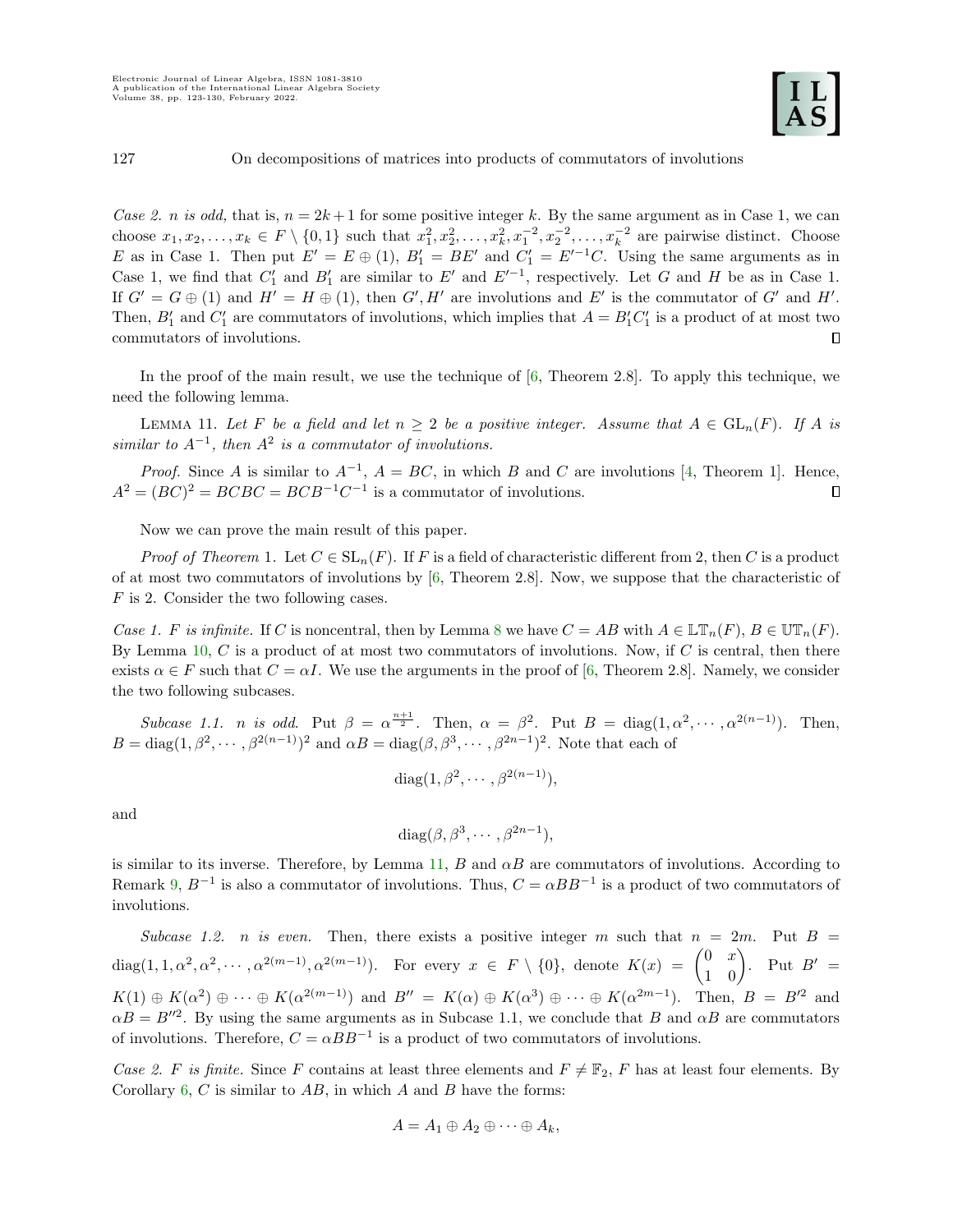Electronic Journal of Linear Algebra, ISSN 1081-3810 A publication of the International Linear Algebra Society Volume 38, pp. 123-130, February 2022.

T. N. Son et al. 128

and

$$
B=B_1\oplus B_2\oplus\cdots\oplus B_\ell,
$$

with

$$
A_i, B_i \in \left\{ \begin{pmatrix} g & 0 \\ 0 & g^{-1} \end{pmatrix} \mid g \in F \setminus \{0\} \right\} \bigcup \left\{ \begin{pmatrix} 0 & 1 \\ 1 & q \end{pmatrix} \mid q \in F \right\},\
$$

for every  $i \geq 2$ . In particular,

- (a) if *n* is odd, then  $A_1 = B_1 = (1)$ .
- (b) if  $n$  is even, then

$$
A_1, B_1 \in \left\{ \begin{pmatrix} g & 0 \\ 0 & g^{-1} \end{pmatrix} \mid g \in F \setminus \{0\} \right\} \bigcup \left\{ \begin{pmatrix} 0 & 1 \\ 1 & q \end{pmatrix} \mid q \in F \right\}.
$$

By Remark [9,](#page-3-0) it suffices to assume that  $C = AB$ . We claim that each of the matrices  $A_1, A_2, \ldots, A_k$ ,  $B_1, B_2, \ldots, B_\ell$  is a commutator of involutions. There is nothing to prove if  $n = 1$ . For the matrices diag $(g, g^{-1})$  with  $g \in F \setminus \{0\}$ , since  $g \in F \setminus \{0\}$ , by Lemma [7,](#page-2-1) there exists  $g' \in F \setminus \{0,1\}$  such that  $g = g'^2$ and

$$
\begin{pmatrix} g & 0 \\ 0 & g^{-1} \end{pmatrix} = \begin{bmatrix} 0 & g' \\ g'^{-1} & 0 \end{bmatrix}, \begin{pmatrix} 0 & 1 \\ 1 & 0 \end{pmatrix},
$$

is a commutator of involutions. For a matrix of the form  $\begin{pmatrix} 0 & 1 \\ 1 & 1 \end{pmatrix}$  $1 \quad q$ with  $q \in F$ , by Lemma [7,](#page-2-1) there exists  $q' \in F$  such that  $q = q'^2$ . Then,

$$
\begin{pmatrix} 0 & 1 \ 1 & q \end{pmatrix} = \begin{bmatrix} \begin{pmatrix} q'^{-1} & q'^{-1} + q' \\ q'^{-1} & q'^{-1} \end{pmatrix}, \begin{pmatrix} 1 & q \\ 0 & 1 \end{pmatrix} \end{bmatrix},
$$

is also a commutator of involutions. The claim is shown. Thus, each of A and B is a commutator of involutions. Hence, the product  $C = AB$  is a product of at most two commutators of involutions.  $\Box$ 

*Proof of Proposition [2](#page-1-2).* By calculating directly, we get the commutator subgroup of  $GL_2(\mathbb{F}_2)$  is

$$
[\mathrm{GL}_2(\mathbb{F}_2), \mathrm{GL}_2(\mathbb{F}_2)] = \left\{ \begin{pmatrix} 1 & 0 \\ 0 & 1 \end{pmatrix}, \begin{pmatrix} 0 & 1 \\ 1 & 1 \end{pmatrix}, \begin{pmatrix} 1 & 1 \\ 1 & 0 \end{pmatrix} \right\}.
$$

Moreover, we have

$$
\begin{pmatrix} 1 & 0 \ 0 & 1 \end{pmatrix} = \begin{bmatrix} 0 & 1 \ 1 & 0 \end{bmatrix}, \begin{pmatrix} 0 & 1 \ 1 & 0 \end{pmatrix}, \begin{pmatrix} 1 & 1 \ 1 & 0 \end{pmatrix} = \begin{bmatrix} 1 & 1 \ 0 & 1 \end{bmatrix}, \begin{pmatrix} 1 & 0 \ 1 & 1 \end{pmatrix},
$$

and

$$
\begin{pmatrix} 0 & 1 \ 1 & 1 \end{pmatrix} = \begin{bmatrix} 1 & 0 \ 1 & 1 \end{bmatrix}, \begin{pmatrix} 1 & 1 \ 0 & 1 \end{pmatrix}.
$$

By Remark [9,](#page-3-0) the proof is complete.



 $\Box$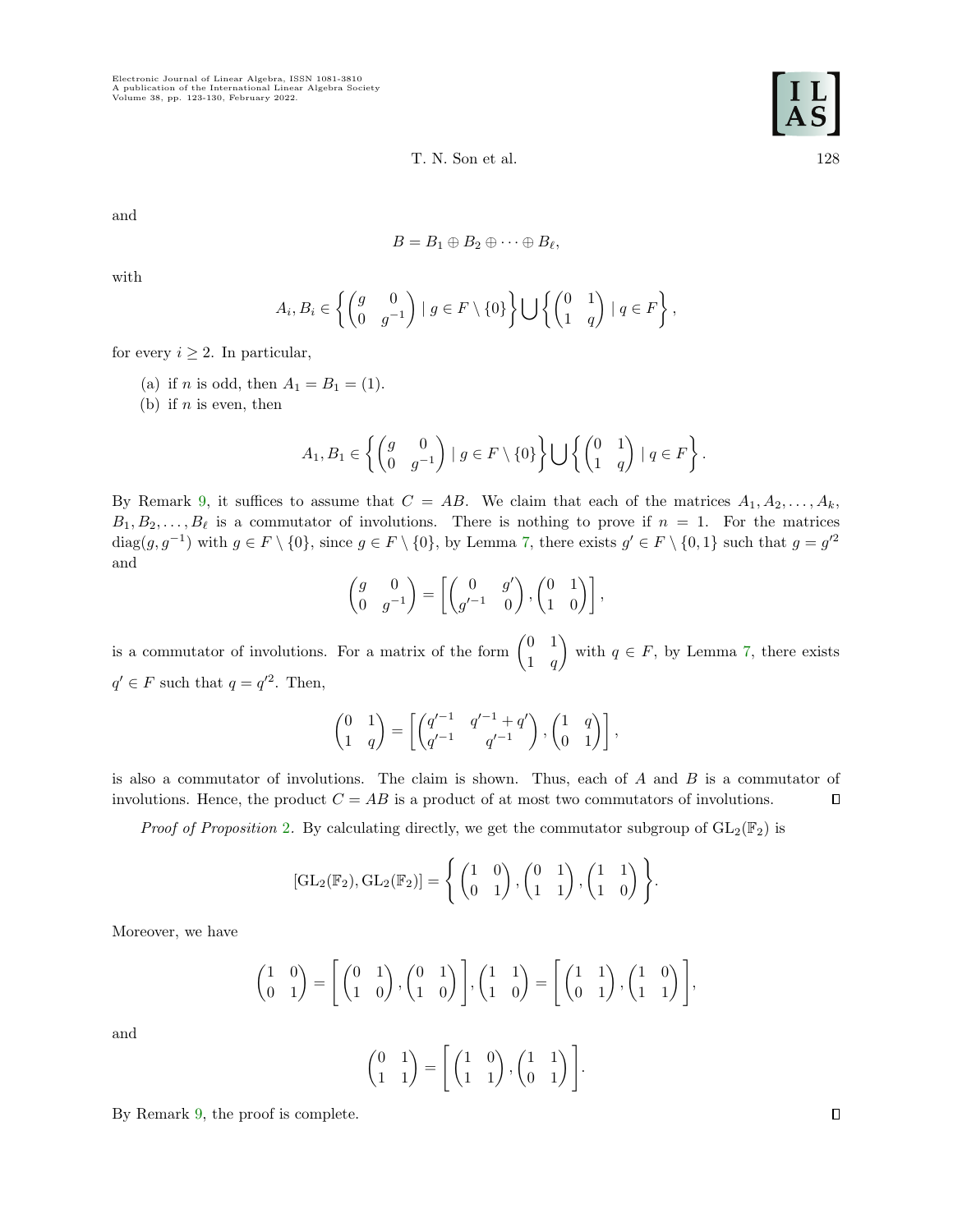.

129 On decompositions of matrices into products of commutators of involutions

A matrix  $A \in GL_n(F)$  of degree n over a field F is a transvection if the rank of  $A - I_n$  is 1 and

 $(A - I_n)^2 = 0$ . For example, a matrix of the form  $\sqrt{1}$  \*  $\overline{\phantom{a}}$ 1 ∗ 1 ∗ . . . . . . 1 ∗ 1  $\setminus$  $\begin{array}{c} \hline \end{array}$ is a transvection. It is known

that all transvections are similar [\[2,](#page-7-11) Proposition 1.5].

*Proof of Proposition* [3](#page-1-3). Let  $A \in SL_n(\mathbb{F}_2)$ . By [\[11,](#page-7-12) Theorem 2], we can choose B and  $C \in GL_n(\mathbb{F}_2)$  such that  $A = BC$ , in which B and C are, respectively, similar to

$$
B_1 = \begin{pmatrix} 0 & & & & & 1 \\ 1 & 0 & & & & \\ & & \ddots & & & \\ & & & \ddots & 0 & \\ & & & & 1 & 0 \\ & & & & & 1 & 0 \end{pmatrix} \text{ and } C_1 = \begin{pmatrix} 0 & & & & & 1 \\ 1 & 0 & & & & \\ & & \ddots & & & \\ & & & \ddots & 0 & * \\ & & & & 1 & 0 * \\ & & & & & 1 & * \end{pmatrix}
$$

Observe that the minimal polynomial of  $B_1$  is  $t^n - 1$ , so  $B_1^{n+1} = B_1$ . Since  $n+1$  is even, put  $B_2 = B_1^{\frac{n+1}{2}}$ . Then  $B_1 = B_2^2$  and



which is the product

$$
B_2=\left(\begin{matrix}&&&1&&&\\&&1&&&\\&\ddots&&&&&\\&&&&&1&\\&&&&&1&\\&&&&&1&\\&&&&&1&\\&&&&&\ddots&\\&&&&&&1&\\&&&&&&\end{matrix}\right)\left(\begin{matrix}&&&1&\\&&1&&\\&&1&&\\&1&&&\\1&&&&&\end{matrix}\right),
$$